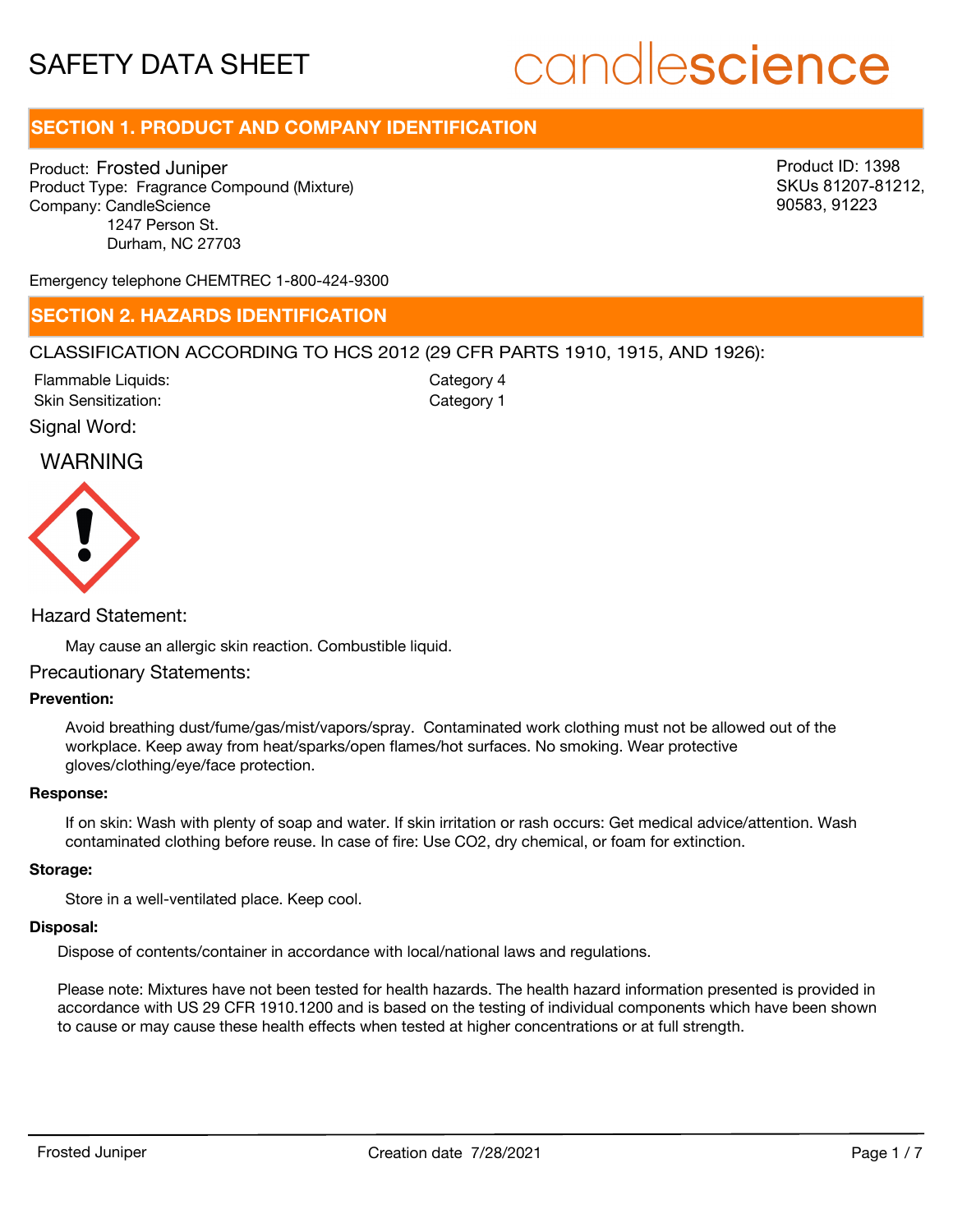# candlescience

# **SECTION 3. COMPOSITION/INFORMATION ON INGREDIENT**

| Hazardous components                                                            | CAS No.        | Weight %  |
|---------------------------------------------------------------------------------|----------------|-----------|
| Benzyl benzoate                                                                 | $120 - 51 - 4$ | $50 - 60$ |
| 2-tert-Butylcyclohexyl acetate                                                  | $88 - 41 - 5$  | $3 - 5$   |
| Linalool                                                                        | 78-70-6        | $3 - 5$   |
| 2-acetyl-1,2,3,4,5,6,7,8-octahydro-2,3,8,8-tetra-methylnaphtalene (main isomer) | 54464-57-2     | $3 - 5$   |
| Ethyl maltol                                                                    | 4940-11-8      | $3 - 5$   |
| 1,3,4,6,7,8-Hexahydro-4,6,6,7,8,8-hexamethylcyclopenta[g]-2-benzopyran          | 1222-05-5      | $1 - 3$   |
| Linalyl acetate                                                                 | 115-95-7       | $1 - 3$   |
| Ethyl methylphenylglycidate                                                     | $77 - 83 - 8$  | $1 - 3$   |
| (+)-Cedryl acetate                                                              | $77 - 54 - 3$  | $1 - 3$   |
| Eucalyptol                                                                      | 470-82-6       | $1 - 3$   |
| Geranyl acetate                                                                 | 105-87-3       | $\leq$ 1  |
| d-Limonene                                                                      | 5989-27-5      | $\leq$ 1  |
| 2,4-dimethylcyclohex-3-ene-1-carbaldehyde                                       | 68039-49-6     | $\leq 1$  |
| Neryl acetate                                                                   | $141 - 12 - 8$ | $\leq 1$  |
| alpha-Pinene                                                                    | $80 - 56 - 8$  | $\leq 1$  |
| beta-Pinene                                                                     | 127-91-3       | $\leq 1$  |
| Camphene                                                                        | 79-92-5        | $\leq 1$  |
| 3-methylbut-1-yl acetate                                                        | 123-92-2       | $\leq 1$  |
| Ethyl 2,6,6-trimethylcyclohexa-1,3-ene-1 carboxylate                            | 35044-59-8     | $\leq 1$  |
| 1-2,6,6-trimethyl-3-cyclohexen-1-yl-2-buten-1-one                               | 57378-68-4     | $\leq$ 1  |
| Nerol                                                                           | 106-25-2       | $\leq 1$  |

# **SECTION 4. FIRST AID MEASURES**

### Inhalation:

Remove casualty to fresh air and keep warm and at rest. In case of respiratory tract irritation, consult a physician.

# Skin contact:

Change contaminated, saturated clothing. After contact with skin, wash immediately with plenty of water and soap. In case of skin reactions, consult a physician.

# Eye contact:

In case of contact with eyes flush immediately with plenty of flowing water for 10 to 15 minutes holding eyelids apart and consult an ophthalmologist.

# Ingestion:

If accidentally swallowed rinse the mouth with plenty of water (only if the person is conscious) and obtain immediate medical attention. Do not induce vomiting.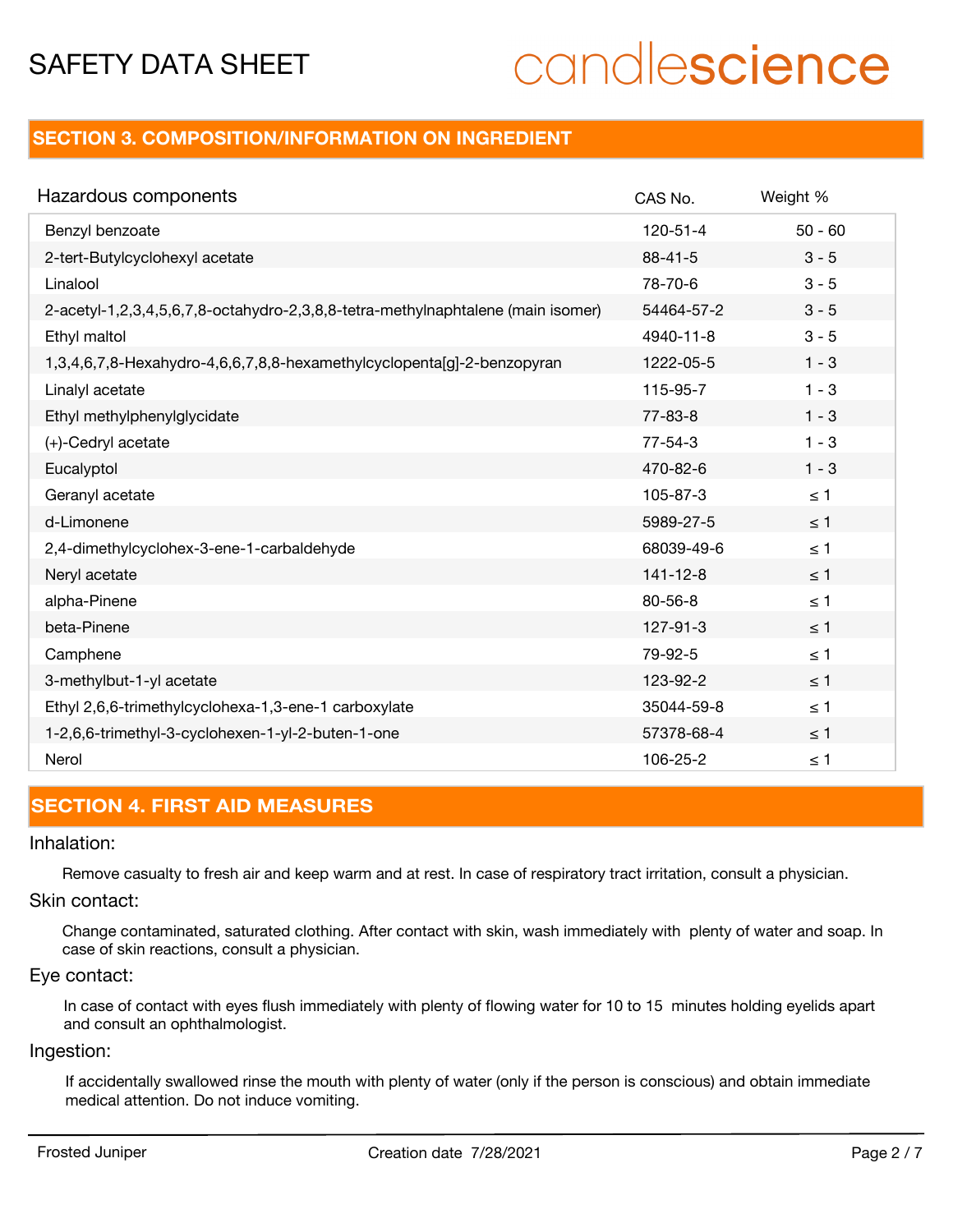# candlescience

Most important symptoms:

No known symptoms to date.

Indication of immediate medical attention:

Treat symptomatically.

# General information:

When in doubt or if symptoms are observed, get medical advice.

# **SECTION 5. FIREFIGHTING MEASURES**

# Suitable extinguishing media:

Foam, carbon dioxide, or dry chemical.

# Unsuitable extinguishing media:

Avoid use of water in extinguishing fires.

# Specific hazards:

During fire, gases hazardous to health may be formed. Do not allow run-off from fire fighting to enter drains or water courses.

# Special fire fighting procedures:

Wear self-contained breathing apparatus for firefighting. Move containers from fire area if it can be done safely. Use water spray jet to protect personnel and to cool endangered containers.

# **SECTION 6. ACCIDENTAL RELEASE MEASURES**

# Personal precautions, protective equipment and emergency procedures:

Evacuate personnel to safe areas. Remove all sources of ignition. Ensure adequate ventilation. Keep people away from and upwind of spill/leak. Wear appropriate protective equipment and clothing during clean-up.

# Environmental precautions:

Do not allow to enter into soil/subsoil. Do not allow to enter into surface water or drains. Dispose of in accordance with local regulations. Local authorities should be advised if significant spillage cannot be contained.

# Methods and materials for containment and cleaning up:

Soak up with inert absorbent material (e.g. sand, silica gel, vermiculite). Keep in suitable and closed containers for disposal. Clean contaminated floors and objects thoroughly while observing environmental regulations.

# **SECTION 7. HANDLING AND STORAGE**

# Precautions for safe handling:

Avoid contact with skin and eyes. Avoid prolonged inhalation of vapors. Wash hands and other exposed areas with mild soap and water before eating, drinking or smoking and when leaving work. Handle in accordance with good industrial hygiene and safety practices.

#### Conditions for safe storage, including any incompatibilities:

Store in tightly closed and upright container in a cool, dry, ventilated area. Store away from light, heat, and sources of ignition.

# **SECTION 8. EXPOSURE CONTROLS/PERSONAL PROTECTION**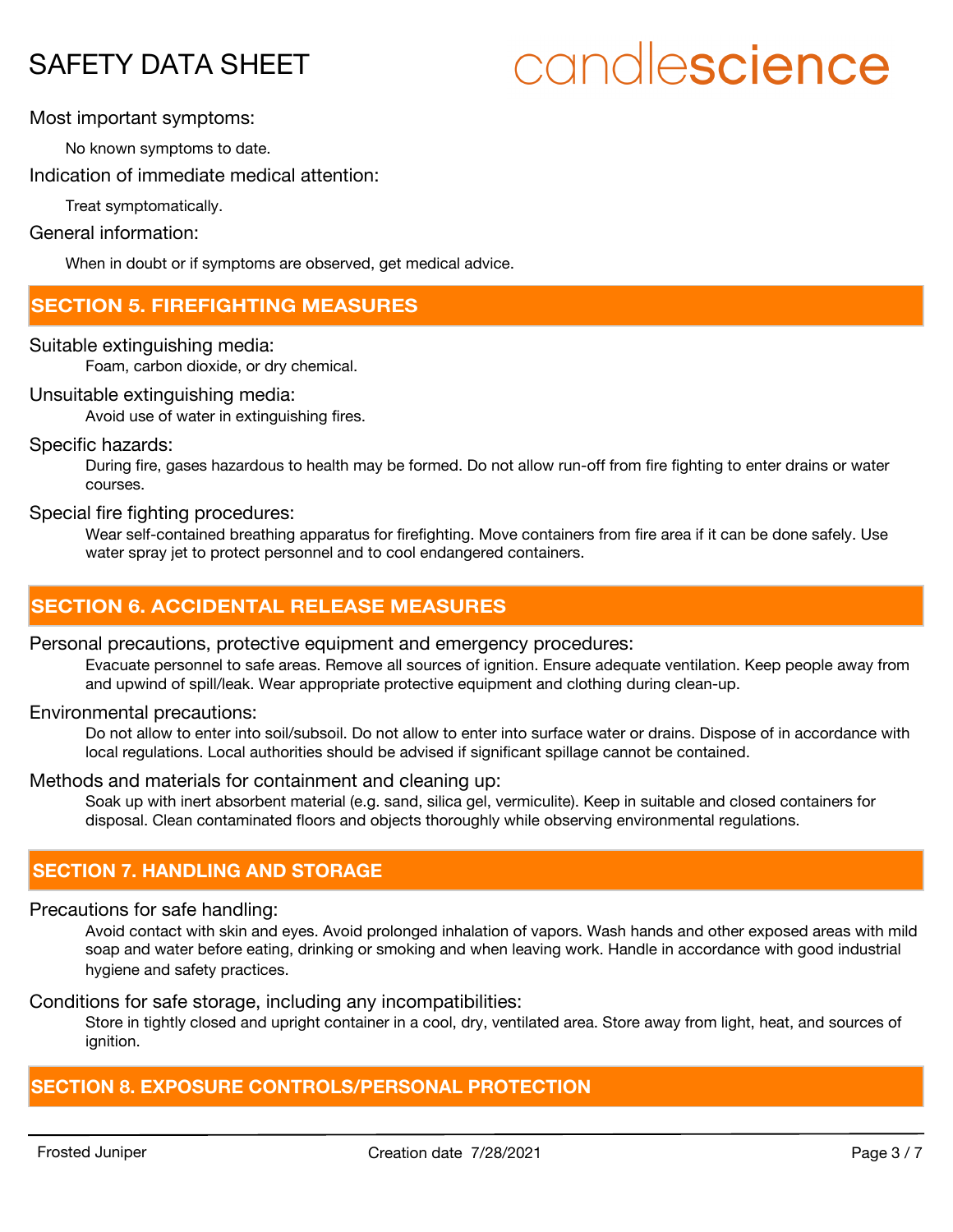# candlescience

Exposure Guidelines:

| ACGIH: 3-methylbut-1-yl acetate (CAS 123-92-2) STEL 100ppm (525 mg/m <sup>3</sup> )       |
|-------------------------------------------------------------------------------------------|
| ACGIH: 3-methylbut-1-yl acetate (CAS 123-92-2) TWA 50 ppm                                 |
| NIOSH IDLH: 3-methylbut-1-yl acetate (CAS 123-92-2) 100ppm (525 mg/m <sup>3</sup> )       |
| NIOSH REL: 3-methylbut-1-yl acetate (CAS 123-92-2) TWA 100ppm (525 mg/m <sup>3</sup> )    |
| NIOSH: Pocket Guide to Chemical Hazards: 3-methylbut-1-yl acetate (CAS 123-92-2) 1000 ppm |
| OSHA PEL: 3-methylbut-1-yl acetate (CAS 123-92-2) TWA 100ppm (525 mg/m <sup>3</sup> )     |
| ACGIH: beta-Pinene (CAS 127-91-3) TWA 20 ppm                                              |
| ACGIH: d-Limonene (CAS 5989-27-5) TWA 5 ppm                                               |
| ACGIH: alpha-Pinene (CAS 80-56-8) TWA 20 ppm                                              |

# Appropriate Engineering Controls:

### **Ventilation:**

Use engineering controls to maintain airborne levels below exposure limit requirements or guidelines. If there are no applicable exposure limit requirements or guidelines, use only with adequate ventilation. Local exhaust ventilation may be necessary for some operations.

# Personal Protective Equipment:

### **Eye protection:**

Ensure that eyewash stations and safety showers are close to the workstation location. Chemical resistant goggles must be worn.

#### **Hand protection:**

Wear chemical resistant gloves suitable for this material as determined by a hazard assessment. Gloves should be discarded and replaced if there is any indication of degradation or chemical breakthrough.

# **Skin and body protection:**

Wear protective clothing suitable for this material as determined by a hazard assessment.

#### **Respiratory protection:**

Respiratory protection should be worn when workplace exposures exceed exposure limit requirements or quidelines. If there are no applicable exposure limits or guidelines, use an approved respirator where there is a potential for adverse effects, including but not limited to respiratory irritation or odor, where indicated or required by the exposure assessment. Selection of air-purifying or positive-pressure supplied air will depend on the results of the exposure assessment which includes an evaluation of the specific operations and the actual or potential airborne concentrations. The type of cartridge or filter to be used must be selected and approved for the chemical, class, or classes of chemicals likely to be encountered in the workplace. For emergency conditions, use an approved positive-pressure self-contained breathing apparatus.

#### **General hygiene considerations:**

Handle in accordance with good industrial hygiene and safety practice. Remove contaminated clothing and protective equipment before entering eating areas. Wash hands before breaks and immediately after handling the product.

# **SECTION 9. PHYSICAL AND CHEMICAL PROPERTIES**

| Appearance: | Liguid                    |
|-------------|---------------------------|
| Color:      | Colorless to light yellow |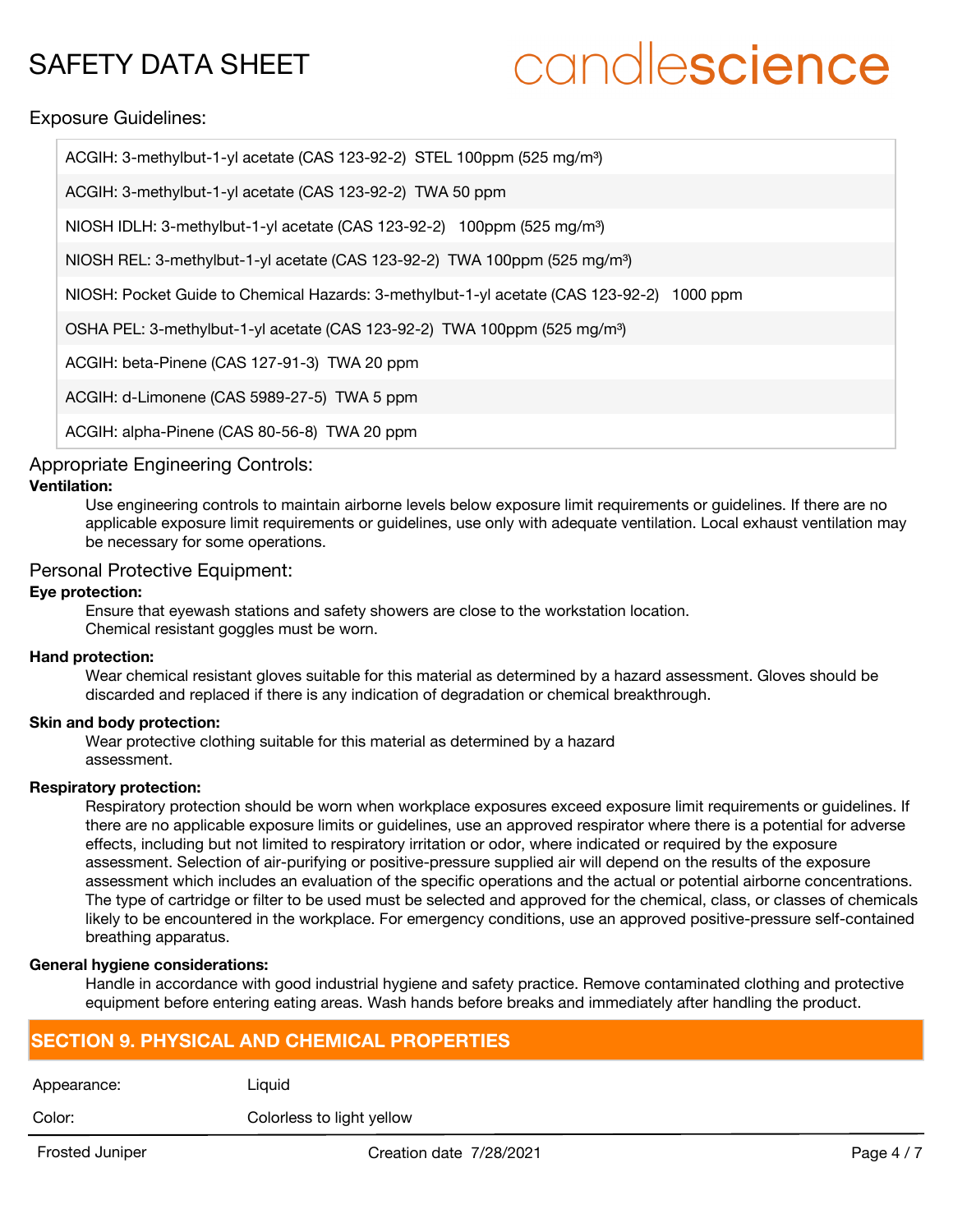# candlescience

| Odor:                                         | Characteristic               |
|-----------------------------------------------|------------------------------|
| Odor threshold:                               | N/A                          |
| pH:                                           | N/A                          |
| Melting point:                                | N/A                          |
| Boiling point:                                | N/A                          |
| Flashpoint:                                   | 86.1 °C<br>187 °F            |
| Evaporation Rate (Butyl Acetate = 1): $N/A$   |                              |
| Flammability (solid, gas):                    | N/A                          |
| Upper lower flammability or explosive limits: | N/A                          |
| Vapor density (Air=1):                        | N/A                          |
| Vapor pressure:                               | 0.175 mmHg@20°C (calculated) |
| Specific gravity (H2O=1):                     | 1.0310-1.0410                |
| Solubility in water:                          | N/A                          |
| Solubility in other solvents:                 | N/A                          |
| Partition coefficient: n-octanol/water:       | N/A                          |
| Auto-ignition temperature:                    | N/A                          |
| Decomposition temperature:                    | N/A                          |
| Kinematic viscosity:                          | N/A                          |
| Dynamic viscosity:                            | N/A                          |
| Explosive properties:                         | N/A                          |
| Oxidizing properties:                         | N/A                          |
| Refractive index:                             | 1.5110-1.5210 (n25°C/D)      |

# **SECTION 10. STABILITY AND REACTIVITY**

#### **Chemical stability:**

The product is stable and non-reactive under normal conditions of use, storage and transport.

#### **Possibility of hazardous reactions:**

Material is stable under normal conditions.

#### **Conditions to avoid:**

Heat, flames and sparks. Temperature extremes and direct sunlight.

#### **Incompatible materials:**

Strong oxidizing agents. Strong acids. Strong Bases.

# **Hazardous decomposition products:**

No hazardous decomposition products are known.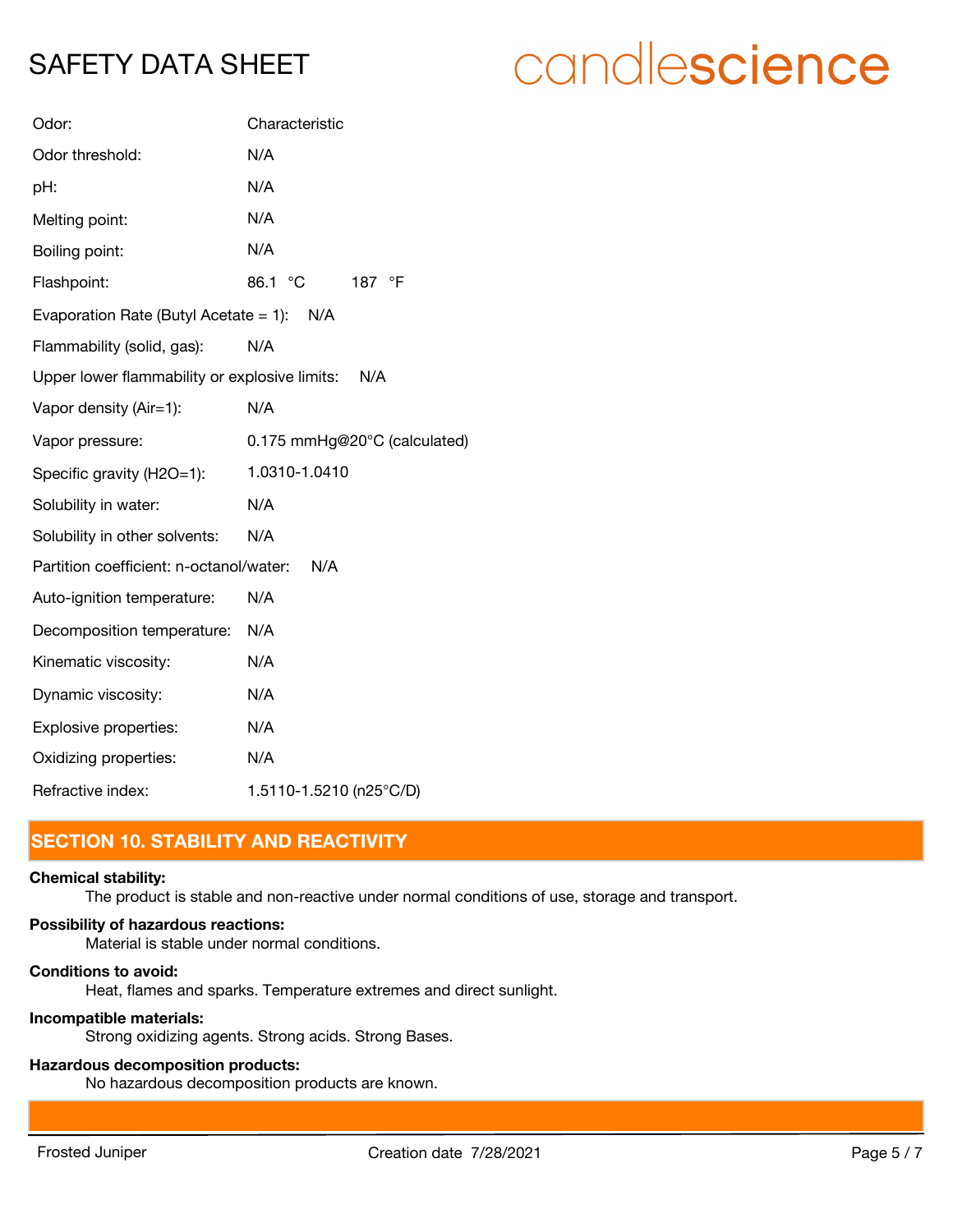# candlescience

# **SECTION 11. TOXICOLOGICAL INFORMATION**

### **Acute oral toxicity:**

2349.00 mg/kg

### **Acute dermal toxicity:**

5335.00 mg/kg

### **Acute inhalation toxicity:**

N/A

#### **Skin corrosion/irritation:**

N/A

**Serious eye damage/eye irritation:**

N/A

**Respiratory or skin sensitization:**

N/A

## **Mutagenicity:**

N/A

**Reproductive toxicity:**

N/A

### **Carcinogenicity:**

N/A

Please note: Mixtures have not been tested for health hazards. The health hazard information presented is provided in accordance with US 29 CFR 1910.1200 and is based on the testing of individual components which have been shown to cause or may cause these health effects when tested at higher concentrations or at full strength.

# **SECTION 12. ECOLOGICAL INFORMATION**

#### **Ecotoxicity:**

Toxic to aquatic life with long lasting effects.

# **Persistence and Degradability:**

N/A

# **Bioaccumulation:**

N/A

# **Other Adverse Effects:**

N/A

# **SECTION 13. DISPOSAL CONSIDERATIONS**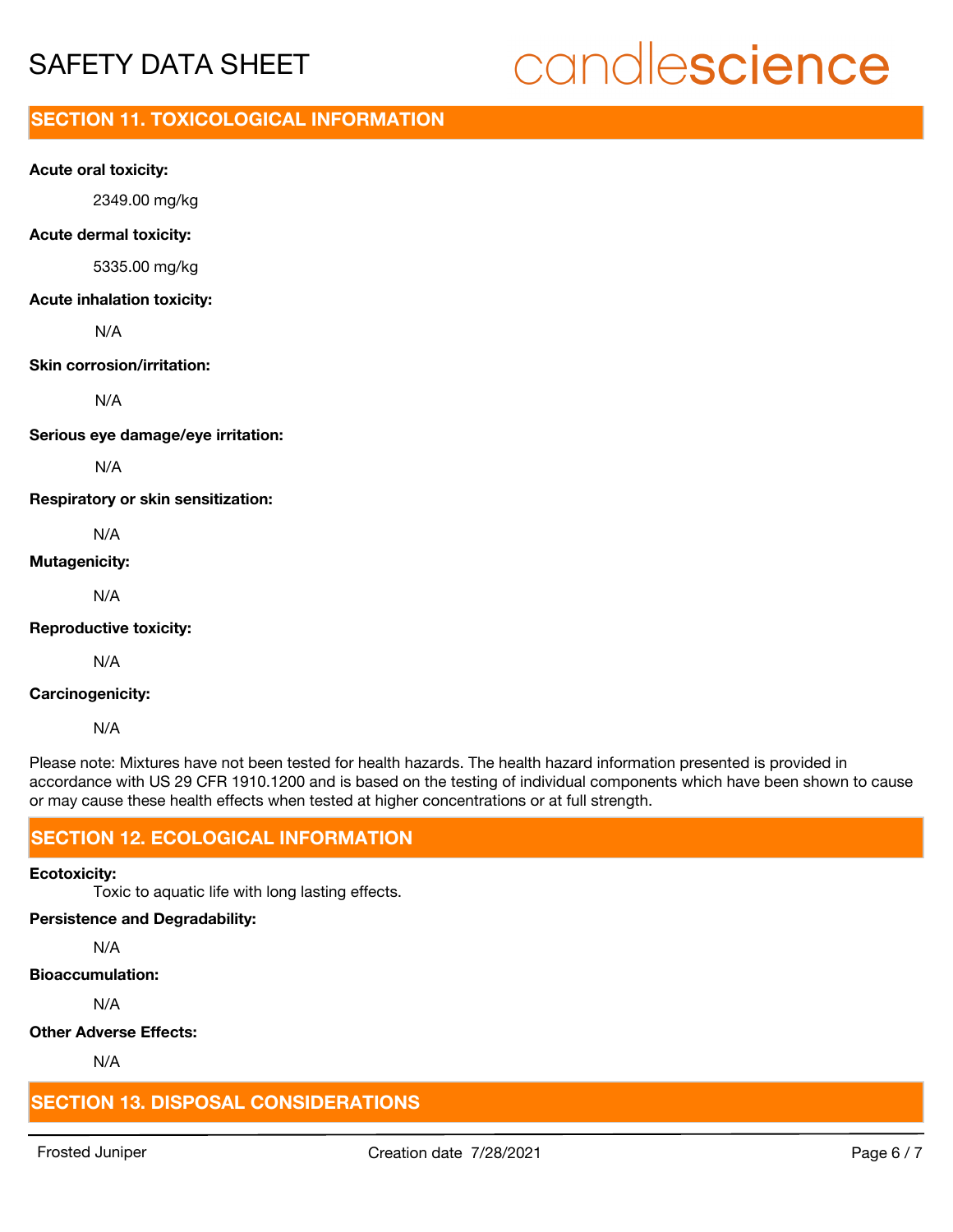# candlescience

#### **Disposal instructions:**

Collect and reclaim or dispose in sealed containers at licensed waste disposal site. Do not allow this material to drain into sewers/water supplies. Do not contaminate ponds, waterways or ditches with chemical or used container. Dispose of contents/container in accordance with local/regional/national/international regulations.

#### **Local disposal regulations:**

Dispose in accordance with all applicable regulations.

#### **Hazardous waste code:**

The waste code should be assigned in discussion between the user, the producer and the waste disposal company.

#### **Waste from residues/unused products:**

Dispose of in accordance with local regulations. Empty containers or liners may retain some product residues. This material and its container must be disposed of in a safe manner.

#### **Contaminated packaging:**

Since emptied containers may retain product residue, follow label warnings even after container is emptied. Empty containers should be taken to an approved waste handling site for recycling or disposal.

| <b>SECTION 14. TRANSPORT INFORMATION</b> |                                                                                                              |  |
|------------------------------------------|--------------------------------------------------------------------------------------------------------------|--|
| <b>IATA UN Number:</b>                   | 3082                                                                                                         |  |
| <b>IATA UN Proper Shipping Name:</b>     | Environmentally hazardous substance, liquid, n.o.s. (Benzyl benzoate and 2-tert-<br>Butylcyclohexyl acetate) |  |
| <b>IATA Transport Hazard Class:</b>      | 9                                                                                                            |  |
| <b>IATA Packing group:</b>               | $\mathbf{III}$                                                                                               |  |
| <b>IATA Environmental Hazards:</b>       | Yes                                                                                                          |  |
| <b>IATA ERG Codes:</b>                   | N/A                                                                                                          |  |
| <b>IATA Special Precautions:</b>         | N/A                                                                                                          |  |
| <b>IATA Other Information:</b>           | N/A                                                                                                          |  |
| <b>IMDG UN Number:</b>                   | 3082                                                                                                         |  |
| <b>IMDG UN Proper Shipping Name:</b>     | Environmentally hazardous substance, liquid, n.o.s. (Benzyl benzoate and 2-tert-<br>Butylcyclohexyl acetate) |  |
| <b>IMDG Transport Hazard Class:</b>      | 9                                                                                                            |  |
| <b>IMDG Packing Group:</b>               | III                                                                                                          |  |
| <b>IMDG Environmental Hazards:</b>       | Yes                                                                                                          |  |
| <b>IMDG EMS:</b>                         | $F-A, S-F$                                                                                                   |  |
| <b>IMDG Special Precautions:</b>         | N/A                                                                                                          |  |
| <b>IMDG Transport in Bulk:</b>           | N/A                                                                                                          |  |

# **SECTION 15. REGULATORY INFORMATION**

#### **TSCA:**